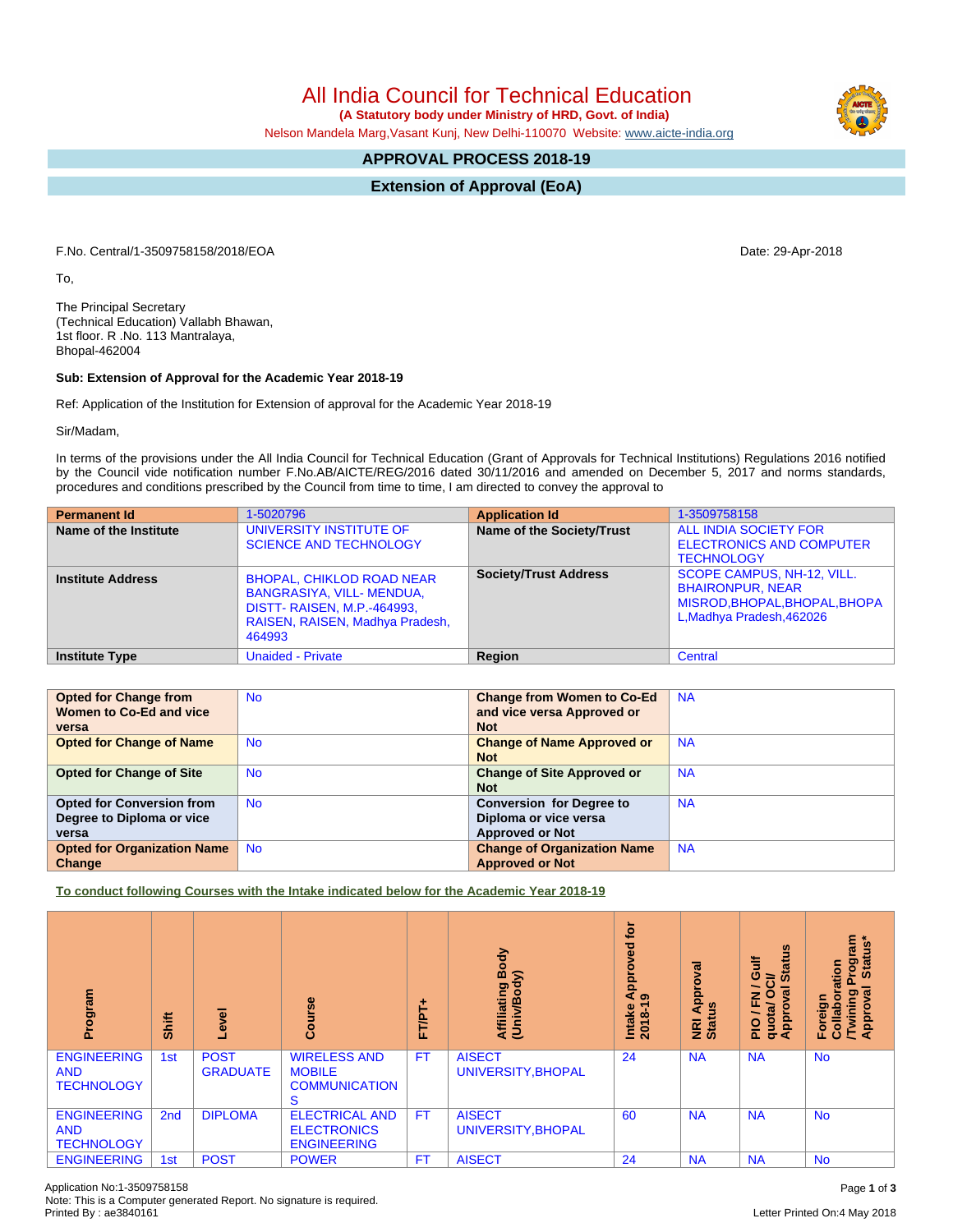| <b>AND</b><br><b>TECHNOLOGY</b>                       |                 | <b>GRADUATE</b>                 | <b>SYSTEMS</b>                                                    |           | UNIVERSITY, BHOPAL                  |                 |                |           |           |
|-------------------------------------------------------|-----------------|---------------------------------|-------------------------------------------------------------------|-----------|-------------------------------------|-----------------|----------------|-----------|-----------|
| <b>MANAGEMEN</b><br>Τ                                 | 1st             | <b>POST</b><br><b>GRADUATE</b>  | <b>MASTERS IN</b><br><b>BUSINESS</b><br><b>ADMINISTRATION</b>     | <b>FT</b> | <b>AISECT</b><br>UNIVERSITY, BHOPAL | 60              | <b>NA</b>      | <b>NA</b> | <b>No</b> |
| <b>ENGINEERING</b><br><b>AND</b><br><b>TECHNOLOGY</b> | 1st             | <b>POST</b><br><b>GRADUATE</b>  | <b>PRODUCTION</b><br><b>ENGINEERING</b>                           | <b>FT</b> | <b>AISECT</b><br>UNIVERSITY, BHOPAL | 24              | <b>NA</b>      | <b>NA</b> | <b>No</b> |
| <b>ENGINEERING</b><br><b>AND</b><br><b>TECHNOLOGY</b> | 1st             | <b>POST</b><br><b>GRADUATE</b>  | <b>VLSI</b>                                                       | FT        | <b>AISECT</b><br>UNIVERSITY, BHOPAL | $\overline{24}$ | N <sub>A</sub> | <b>NA</b> | <b>No</b> |
| <b>ENGINEERING</b><br><b>AND</b><br><b>TECHNOLOGY</b> | 1st             | <b>UNDER</b><br><b>GRADUATE</b> | <b>COMPUTER</b><br><b>SCIENCE AND</b><br><b>ENGINEERING</b>       | <b>FT</b> | <b>AISECT</b><br>UNIVERSITY.BHOPAL  | 60              | <b>NA</b>      | <b>NA</b> | <b>No</b> |
| <b>ENGINEERING</b><br><b>AND</b><br><b>TECHNOLOGY</b> | 1st             | <b>UNDER</b><br><b>GRADUATE</b> | <b>ELECTRONICS &amp;</b><br><b>COMMUNICATION</b><br><b>ENGG</b>   | <b>FT</b> | <b>AISECT</b><br>UNIVERSITY, BHOPAL | 60              | <b>NA</b>      | <b>NA</b> | <b>No</b> |
| <b>ENGINEERING</b><br><b>AND</b><br><b>TECHNOLOGY</b> | 1st             | <b>UNDER</b><br><b>GRADUATE</b> | <b>INFORMATION</b><br><b>TECHNOLOGY</b>                           | <b>FT</b> | <b>AISECT</b><br>UNIVERSITY, BHOPAL | 60              | NA             | <b>NA</b> | <b>No</b> |
| <b>ENGINEERING</b><br><b>AND</b><br><b>TECHNOLOGY</b> | 1st             | <b>UNDER</b><br><b>GRADUATE</b> | <b>MECHANICAL</b><br><b>ENGINEERING</b>                           | <b>FT</b> | <b>AISECT</b><br>UNIVERSITY, BHOPAL | 60              | <b>NA</b>      | <b>NA</b> | <b>No</b> |
| <b>ENGINEERING</b><br><b>AND</b><br><b>TECHNOLOGY</b> | 1st             | <b>POST</b><br><b>GRADUATE</b>  | <b>COMPUTER</b><br><b>SCIENCE AND</b><br><b>ENGINEERING</b>       | <b>FT</b> | <b>AISECT</b><br>UNIVERSITY.BHOPAL  | 18              | <b>NA</b>      | <b>NA</b> | <b>No</b> |
| <b>ENGINEERING</b><br><b>AND</b><br><b>TECHNOLOGY</b> | 1st             | <b>POST</b><br><b>GRADUATE</b>  | <b>CIVIL</b><br><b>ENGINEERING</b>                                | <b>FT</b> | <b>AISECT</b><br>UNIVERSITY, BHOPAL | 24              | <b>NA</b>      | <b>NA</b> | <b>No</b> |
| <b>ENGINEERING</b><br><b>AND</b><br><b>TECHNOLOGY</b> | 1st             | <b>POST</b><br><b>GRADUATE</b>  | <b>THERMAL</b><br><b>ENGINEERING</b>                              | <b>FT</b> | <b>AISECT</b><br>UNIVERSITY, BHOPAL | 24              | <b>NA</b>      | <b>NA</b> | <b>No</b> |
| <b>ENGINEERING</b><br><b>AND</b><br><b>TECHNOLOGY</b> | 1st             | <b>UNDER</b><br><b>GRADUATE</b> | <b>ELECTRICAL AND</b><br><b>ELECTRONICS</b><br><b>ENGINEERING</b> | <b>FT</b> | <b>AISECT</b><br>UNIVERSITY, BHOPAL | 60              | <b>NA</b>      | <b>NA</b> | <b>No</b> |
| <b>ENGINEERING</b><br><b>AND</b><br><b>TECHNOLOGY</b> | 2 <sub>nd</sub> | <b>DIPLOMA</b>                  | <b>CIVIL</b><br><b>ENGINEERING</b>                                | <b>FT</b> | <b>AISECT</b><br>UNIVERSITY.BHOPAL  | 60              | <b>NA</b>      | <b>NA</b> | <b>No</b> |
| <b>ENGINEERING</b><br><b>AND</b><br><b>TECHNOLOGY</b> | 2 <sub>nd</sub> | <b>DIPLOMA</b>                  | <b>MECHANICAL</b><br><b>ENGINEERING</b>                           | <b>FT</b> | <b>AISECT</b><br>UNIVERSITY, BHOPAL | 60              | <b>NA</b>      | <b>NA</b> | <b>No</b> |
| <b>ENGINEERING</b><br><b>AND</b><br><b>TECHNOLOGY</b> | 1st             | <b>UNDER</b><br><b>GRADUATE</b> | <b>CIVIL</b><br><b>ENGINEERING</b>                                | <b>FT</b> | <b>AISECT</b><br>UNIVERSITY, BHOPAL | 60              | <b>NA</b>      | <b>NA</b> | <b>No</b> |

+FT –Full Time,PT-Part Time

In case of any differences in content in this Computer generated Extension of Approval Letter, the content/information as approved by the Executive Council / General Council as available on the record of AICTE shall be final and binding.

Strict compliance of Anti-Ragging Regulation: - Approval is subject to strict compliance of provisions made in AICTE Regulation notified vide F. No. 37-3/Legal/AICTE/2009 dated July 1, 2009 for Prevention and Prohibition of Ragging in Technical Institutions. In case Institution fails to take adequate steps to Prevent Ragging or fails to act in accordance with AICTE Regulation or fails to punish perpetrators or incidents of Ragging, it will be liable to take any action as defined under clause 9(4) of the said Regulation.

> **Prof. A.P Mittal Member Secretary, AICTE**

Copy to:

- 1. The Regional Officer, All India Council for Technical Education Tagore Hostel-2, Shamla Hills Bhopal-462 002, Madhya Pradesh
- 2. The Director Of Technical Education\*\*,